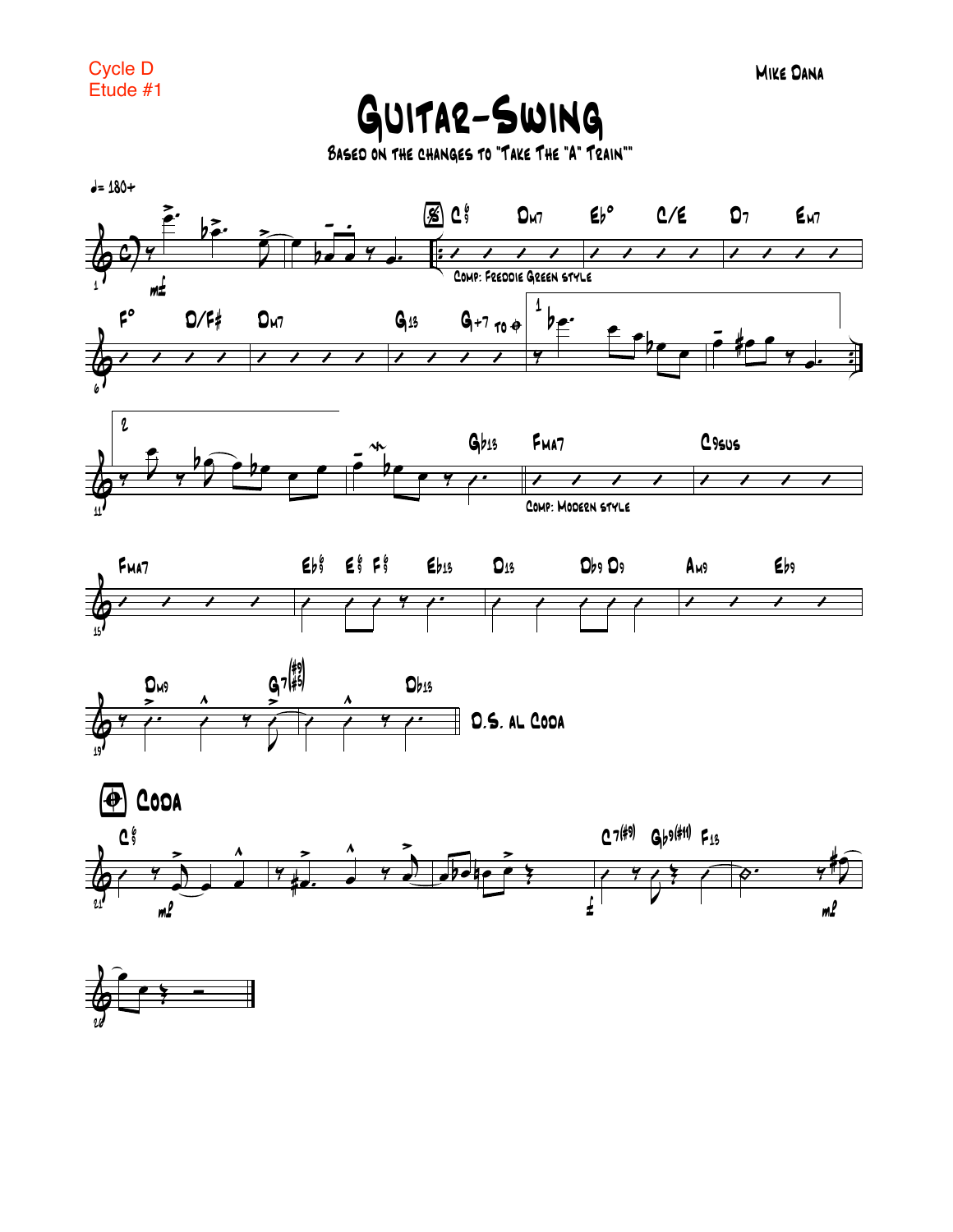**MIKE DANA** 

## GUITAR-BALLAD

BASED ON THE CHANGES TO "MY ONE AND ONLY LOVE"